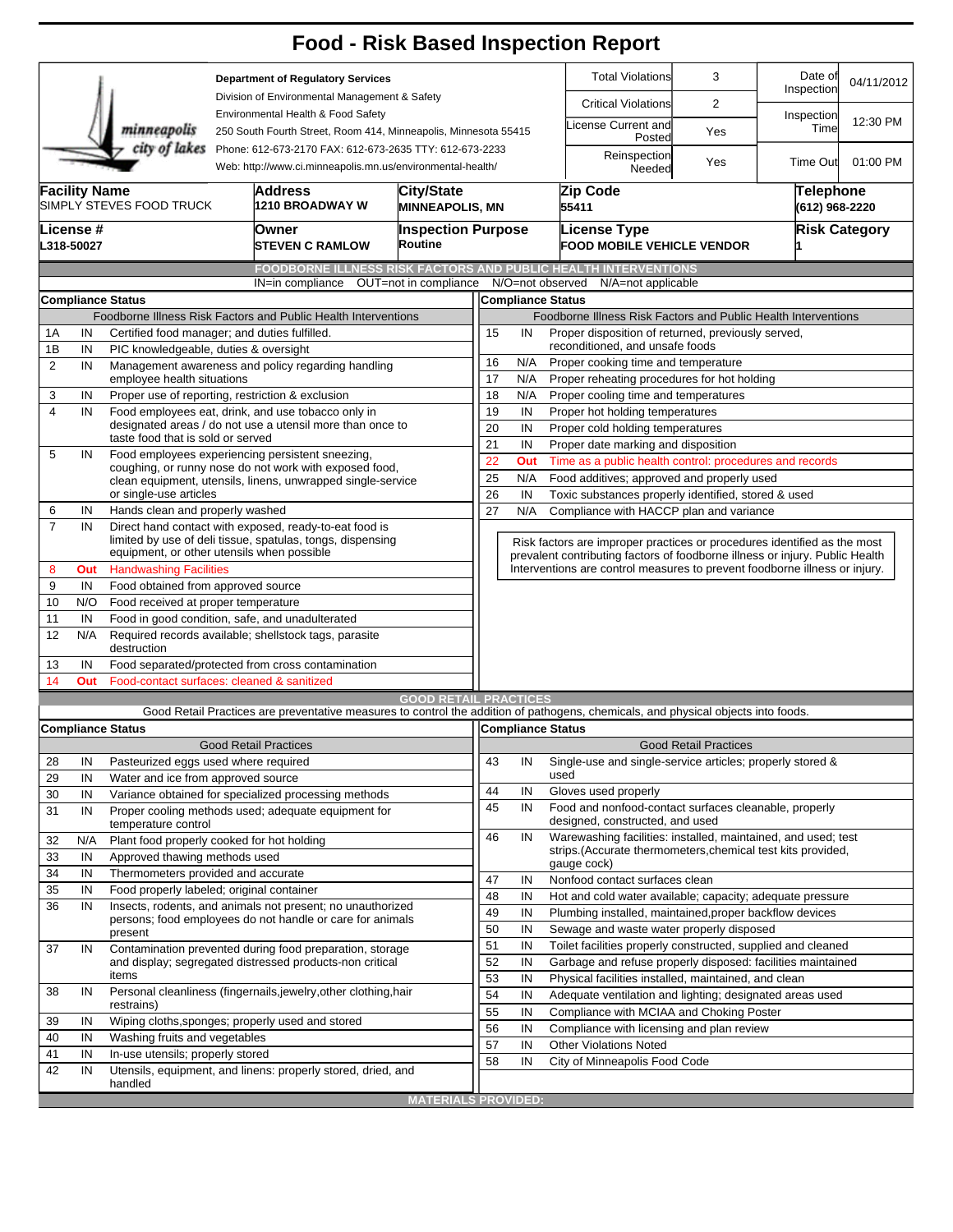|                                                                                                                                                                                                                         |                                                                                                                                                                                                                                                                                                                                                 |                                                                                                                                                                                                                                                                                                                                           |                                                                                                                         |  |                                      | <b>Food - Risk Based Inspection Report</b>                                                                                                                                                                                                                                                                       |                            |                               |                                                                                      |  |                                    |                       |            |
|-------------------------------------------------------------------------------------------------------------------------------------------------------------------------------------------------------------------------|-------------------------------------------------------------------------------------------------------------------------------------------------------------------------------------------------------------------------------------------------------------------------------------------------------------------------------------------------|-------------------------------------------------------------------------------------------------------------------------------------------------------------------------------------------------------------------------------------------------------------------------------------------------------------------------------------------|-------------------------------------------------------------------------------------------------------------------------|--|--------------------------------------|------------------------------------------------------------------------------------------------------------------------------------------------------------------------------------------------------------------------------------------------------------------------------------------------------------------|----------------------------|-------------------------------|--------------------------------------------------------------------------------------|--|------------------------------------|-----------------------|------------|
|                                                                                                                                                                                                                         |                                                                                                                                                                                                                                                                                                                                                 | <b>Department of Regulatory Services</b><br>Division of Environmental Management & Safety<br>Environmental Health & Food Safety<br>250 South Fourth Street, Room 414, Minneapolis, Minnesota 55415<br>city of lakes Phone: 612-673-2170 FAX: 612-673-2635 TTY: 612-673-2233<br>Web: http://www.ci.minneapolis.mn.us/environmental-health/ |                                                                                                                         |  |                                      |                                                                                                                                                                                                                                                                                                                  |                            | <b>Total Violations</b><br>3  |                                                                                      |  |                                    | Date of<br>Inspection | 04/11/2012 |
| minneapolis                                                                                                                                                                                                             |                                                                                                                                                                                                                                                                                                                                                 |                                                                                                                                                                                                                                                                                                                                           |                                                                                                                         |  |                                      |                                                                                                                                                                                                                                                                                                                  |                            |                               | <b>Critical Violations</b><br>$\overline{2}$<br>License Current and<br>Yes<br>Posted |  |                                    | Inspection<br>Time    | 12:30 PM   |
|                                                                                                                                                                                                                         |                                                                                                                                                                                                                                                                                                                                                 |                                                                                                                                                                                                                                                                                                                                           |                                                                                                                         |  |                                      |                                                                                                                                                                                                                                                                                                                  |                            | Reinspection<br>Yes<br>Needed |                                                                                      |  |                                    | Time Out              | 01:00 PM   |
| <b>Facility Name</b><br>SIMPLY STEVES FOOD TRUCK                                                                                                                                                                        |                                                                                                                                                                                                                                                                                                                                                 | <b>Address</b><br>1210 BROADWAY W                                                                                                                                                                                                                                                                                                         |                                                                                                                         |  | City/State<br><b>MINNEAPOLIS, MN</b> |                                                                                                                                                                                                                                                                                                                  |                            | Zip Code<br>55411             |                                                                                      |  | <b>Telephone</b><br>(612) 968-2220 |                       |            |
| <b>License #</b><br>L318-50027                                                                                                                                                                                          |                                                                                                                                                                                                                                                                                                                                                 |                                                                                                                                                                                                                                                                                                                                           | Owner<br><b>ISTEVEN C RAMLOW</b>                                                                                        |  |                                      | <b>Inspection Purpose</b><br>Routine                                                                                                                                                                                                                                                                             |                            |                               | License Type<br>FOOD MOBILE VEHICLE VENDOR                                           |  | <b>Risk Category</b>               |                       |            |
|                                                                                                                                                                                                                         |                                                                                                                                                                                                                                                                                                                                                 |                                                                                                                                                                                                                                                                                                                                           |                                                                                                                         |  |                                      | FOODBORNE ILLNESS RISK FACTORS AND PUBLIC HEALTH INTERVENTIONS                                                                                                                                                                                                                                                   |                            |                               |                                                                                      |  |                                    |                       |            |
| <b>Item/Location</b><br>Chicken (Cold-Hold Unit)                                                                                                                                                                        |                                                                                                                                                                                                                                                                                                                                                 | <b>Food Temp</b><br>37 °F                                                                                                                                                                                                                                                                                                                 | Air Temp<br>°F                                                                                                          |  | <b>Item/Location</b>                 |                                                                                                                                                                                                                                                                                                                  |                            | <b>Food Temp</b><br>100 °F    | Air Temp<br>Item/Location                                                            |  |                                    | <b>Food Temp</b>      | Air Temp   |
|                                                                                                                                                                                                                         |                                                                                                                                                                                                                                                                                                                                                 |                                                                                                                                                                                                                                                                                                                                           |                                                                                                                         |  |                                      | Beef Chilly (Hot-Hold Unit)                                                                                                                                                                                                                                                                                      |                            |                               | °F                                                                                   |  |                                    |                       |            |
|                                                                                                                                                                                                                         |                                                                                                                                                                                                                                                                                                                                                 |                                                                                                                                                                                                                                                                                                                                           |                                                                                                                         |  |                                      |                                                                                                                                                                                                                                                                                                                  |                            |                               |                                                                                      |  |                                    |                       |            |
|                                                                                                                                                                                                                         | <b>SANITIZER INFORMATION</b>                                                                                                                                                                                                                                                                                                                    |                                                                                                                                                                                                                                                                                                                                           |                                                                                                                         |  |                                      |                                                                                                                                                                                                                                                                                                                  |                            |                               |                                                                                      |  |                                    |                       |            |
| <b>Sanitizer Location</b>                                                                                                                                                                                               |                                                                                                                                                                                                                                                                                                                                                 | <b>Method Used</b>                                                                                                                                                                                                                                                                                                                        |                                                                                                                         |  | <b>Sanitizer PPM</b>                 |                                                                                                                                                                                                                                                                                                                  |                            | <b>Sanitizer Used</b>         |                                                                                      |  | <b>Water Temp.</b>                 |                       |            |
| sanitizer bucket                                                                                                                                                                                                        |                                                                                                                                                                                                                                                                                                                                                 | <b>Chemical Sanitizer</b>                                                                                                                                                                                                                                                                                                                 |                                                                                                                         |  | $= 0$                                |                                                                                                                                                                                                                                                                                                                  |                            | Chlorine                      |                                                                                      |  |                                    |                       |            |
|                                                                                                                                                                                                                         |                                                                                                                                                                                                                                                                                                                                                 |                                                                                                                                                                                                                                                                                                                                           |                                                                                                                         |  |                                      |                                                                                                                                                                                                                                                                                                                  |                            |                               |                                                                                      |  |                                    |                       |            |
|                                                                                                                                                                                                                         |                                                                                                                                                                                                                                                                                                                                                 |                                                                                                                                                                                                                                                                                                                                           |                                                                                                                         |  |                                      |                                                                                                                                                                                                                                                                                                                  |                            |                               |                                                                                      |  |                                    |                       |            |
|                                                                                                                                                                                                                         |                                                                                                                                                                                                                                                                                                                                                 |                                                                                                                                                                                                                                                                                                                                           |                                                                                                                         |  |                                      | <b>Construction, Equipment &amp; Reinspection</b>                                                                                                                                                                                                                                                                |                            |                               |                                                                                      |  |                                    |                       |            |
| <b>Construction/</b><br><b>Remodeling?</b>                                                                                                                                                                              |                                                                                                                                                                                                                                                                                                                                                 | <b>New Equipment</b>                                                                                                                                                                                                                                                                                                                      | <b>Emailed CIS/DR</b>                                                                                                   |  |                                      |                                                                                                                                                                                                                                                                                                                  | <b>Reinspection Needed</b> |                               |                                                                                      |  | <b>Reinspection Date</b>           |                       |            |
| N <sub>o</sub>                                                                                                                                                                                                          |                                                                                                                                                                                                                                                                                                                                                 | No                                                                                                                                                                                                                                                                                                                                        |                                                                                                                         |  |                                      | <b>No</b>                                                                                                                                                                                                                                                                                                        |                            |                               |                                                                                      |  |                                    |                       |            |
| Item                                                                                                                                                                                                                    |                                                                                                                                                                                                                                                                                                                                                 |                                                                                                                                                                                                                                                                                                                                           |                                                                                                                         |  |                                      | <b>OBSERVATIONS AND CORRECTIVE ACTIONS</b><br>Violations cited in this report must be corrected within the time frames below.                                                                                                                                                                                    |                            |                               |                                                                                      |  |                                    |                       |            |
| Number                                                                                                                                                                                                                  |                                                                                                                                                                                                                                                                                                                                                 |                                                                                                                                                                                                                                                                                                                                           |                                                                                                                         |  |                                      |                                                                                                                                                                                                                                                                                                                  |                            |                               |                                                                                      |  |                                    |                       |            |
|                                                                                                                                                                                                                         |                                                                                                                                                                                                                                                                                                                                                 |                                                                                                                                                                                                                                                                                                                                           |                                                                                                                         |  |                                      | 5-205.11A Maintain access to handwash sinks at all times and do not use for other purposes other than handwashing. MN Rule 4626.1110                                                                                                                                                                             |                            |                               |                                                                                      |  |                                    |                       |            |
| 8<br>HANDWASH SINK BLOCKED Correct By: 04/11/12                                                                                                                                                                         |                                                                                                                                                                                                                                                                                                                                                 |                                                                                                                                                                                                                                                                                                                                           |                                                                                                                         |  |                                      |                                                                                                                                                                                                                                                                                                                  |                            |                               |                                                                                      |  |                                    |                       |            |
|                                                                                                                                                                                                                         |                                                                                                                                                                                                                                                                                                                                                 |                                                                                                                                                                                                                                                                                                                                           |                                                                                                                         |  |                                      | Critical)4-501.114C1 Provide and maintain an approved chlorine chemical sanitizer solution that has a minimum concentration of 50 ppm and a minimum                                                                                                                                                              |                            |                               |                                                                                      |  |                                    |                       |            |
| 14                                                                                                                                                                                                                      |                                                                                                                                                                                                                                                                                                                                                 |                                                                                                                                                                                                                                                                                                                                           |                                                                                                                         |  |                                      | temperature of 75 degrees F (24 degrees C) for water with a pH of eight or less or a minimum temperature of 100 degrees F (38 degrees C) for water with a pH<br>of 8/1 to 10. The chlorine concentration must not exceed the amount specified on the manufacturer's label approved by the FDA. MN Rule 4626.0805 |                            |                               |                                                                                      |  |                                    |                       |            |
|                                                                                                                                                                                                                         |                                                                                                                                                                                                                                                                                                                                                 |                                                                                                                                                                                                                                                                                                                                           |                                                                                                                         |  |                                      |                                                                                                                                                                                                                                                                                                                  |                            |                               |                                                                                      |  |                                    |                       |            |
|                                                                                                                                                                                                                         | THE SANITIZER CONCENTRATION IN THE BUCKET AT 0 PPM. Correct By: 04/11/12<br>(Critical)3-501.19 subp 2 Notification. The food establishment must submit written notification to the regulatory authority of its intention to use the procedures<br>provided under this part prior to implementing the provisions of this part. Mn Rule 4626.0410 |                                                                                                                                                                                                                                                                                                                                           |                                                                                                                         |  |                                      |                                                                                                                                                                                                                                                                                                                  |                            |                               |                                                                                      |  |                                    |                       |            |
| 22                                                                                                                                                                                                                      |                                                                                                                                                                                                                                                                                                                                                 |                                                                                                                                                                                                                                                                                                                                           | PIC IS USING TIME AS PUBLIC HEALTH CONTROL AND TOSSING THE FOOD AFTER 4 HOURS. NEED TO HAVE THE DOCUMENT TO SUPPORT THE |  |                                      |                                                                                                                                                                                                                                                                                                                  |                            |                               |                                                                                      |  |                                    |                       |            |
| ABOVE PRACTICE. Correct By: 04/11/12                                                                                                                                                                                    |                                                                                                                                                                                                                                                                                                                                                 |                                                                                                                                                                                                                                                                                                                                           |                                                                                                                         |  |                                      |                                                                                                                                                                                                                                                                                                                  |                            |                               |                                                                                      |  |                                    |                       |            |
| Comments:                                                                                                                                                                                                               |                                                                                                                                                                                                                                                                                                                                                 |                                                                                                                                                                                                                                                                                                                                           |                                                                                                                         |  |                                      |                                                                                                                                                                                                                                                                                                                  |                            |                               |                                                                                      |  |                                    |                       |            |
| INSPECTION CONDUCTED FOR VEHICLE YBA 7597 AND DECAL NUBER 2013-0008 PROVIDED TO THE VENDOR. PROVIDE THE DOCUMENT<br>TO SHOW THAT TIME IS BEING USED AS PUBLIC HEALTH CONTROL. THE REPORT IS BEING MAILED TO THE VENDOR. |                                                                                                                                                                                                                                                                                                                                                 |                                                                                                                                                                                                                                                                                                                                           |                                                                                                                         |  |                                      |                                                                                                                                                                                                                                                                                                                  |                            |                               |                                                                                      |  |                                    |                       |            |
|                                                                                                                                                                                                                         |                                                                                                                                                                                                                                                                                                                                                 |                                                                                                                                                                                                                                                                                                                                           |                                                                                                                         |  |                                      | Comments continued on next page.                                                                                                                                                                                                                                                                                 |                            |                               |                                                                                      |  |                                    |                       |            |
|                                                                                                                                                                                                                         |                                                                                                                                                                                                                                                                                                                                                 |                                                                                                                                                                                                                                                                                                                                           |                                                                                                                         |  |                                      |                                                                                                                                                                                                                                                                                                                  |                            |                               |                                                                                      |  |                                    |                       |            |